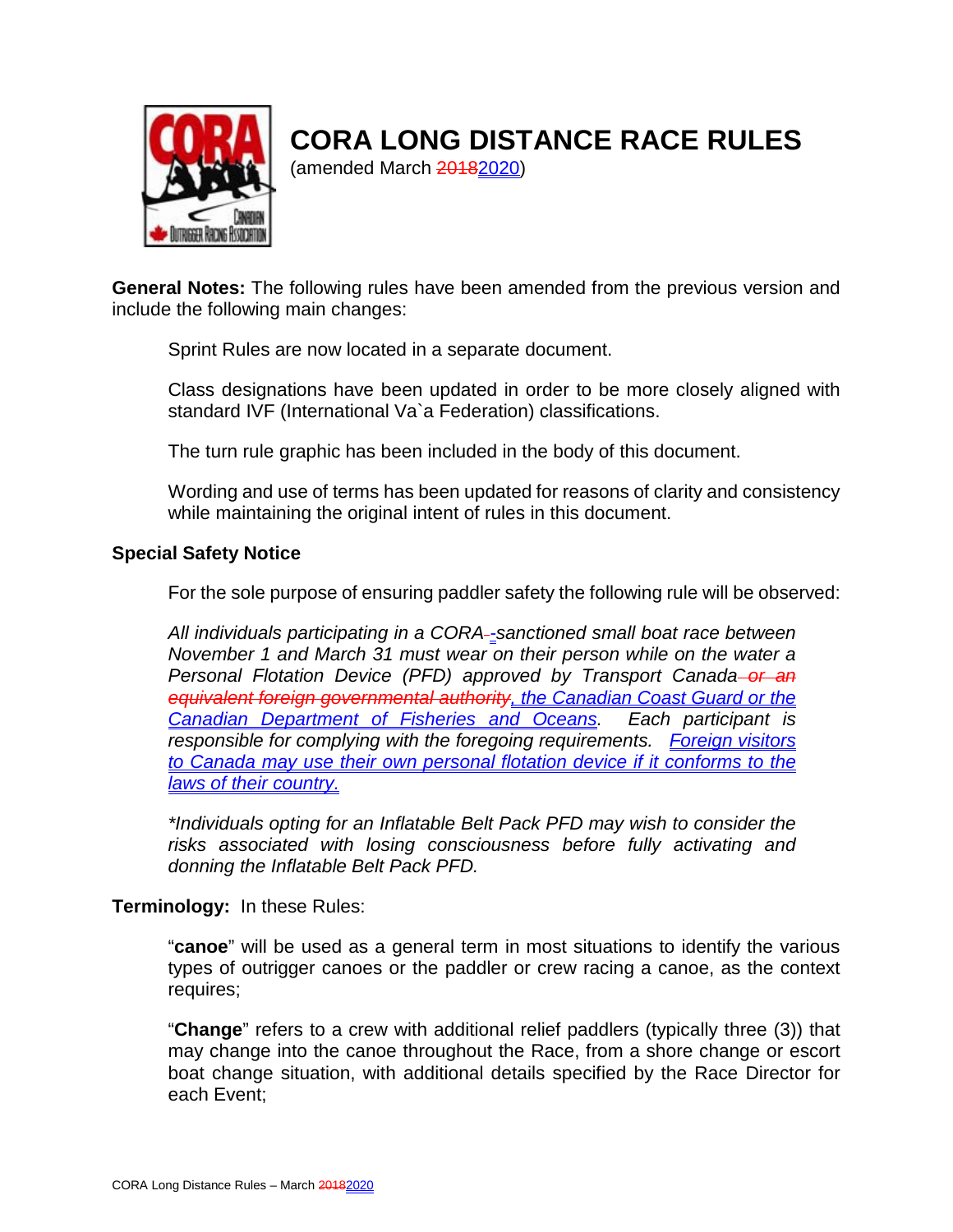"**Heat**" refers to a single running of a course for the purposes of seeding or placement;

"**Iron**" refers to a set crew (6 paddlers for OC6) for the Heat with no change of paddlers allowed;

"**OC1**" refers to a ruddered one (1) person outrigger canoe;

"**OC2**" refers to a ruddered two (2) person outrigger canoe;

"**OC6**" refers to any six (6) person outrigger canoe;

"**OC12/**" or "**V12**" refers to any 12 twelve (12) person double-hull outrigger canoe;

"**Race**" refers to the running of all competitors in any given class or division and may be run in a single Heat or multiple Heats;

"**Race Director**", in respect of a CORA-sanctioned eventEvent, refers to the official designated by the Event's host club or persons organizing the Event as the Event's "race director"; and

"**V1**" (va'a) refers to a non-ruddered one (1) person outrigger canoe.

#### $\mathbf{1}$ . **EVENTS**

The Race categories for a CORA-sanctioned distance Event will be confirmed by the Race Director and may include the following categories.

# **1.1 General Classes (Iron & Change)**

All class designations apply equally to paddlers and crews racing OC1, V1, OC2 and Spec Class OC6 (as defined in Section 5.1.2(a6.1.2(a)) and OC12 canoes.

- 1.1.1 Juniors Women (19 and under)
- 1.1.2 Juniors Men (19 and under)
- 1.1.3 Juniors Mixed (19 and under)
- 1.1.4 Novice Women (1 to 2 year competitors)
- 1.1.5 Novice Men (1 to 2 year competitors)
- 1.1.6 Novice Mixed (1 to 2 year competitors)
- 1.1.7 Open Women (any age)
- 1.1.8 Open Men (any age)
- 1.1.9 Open Mixed (any age)
- 1.1.10 Masters 40+ Women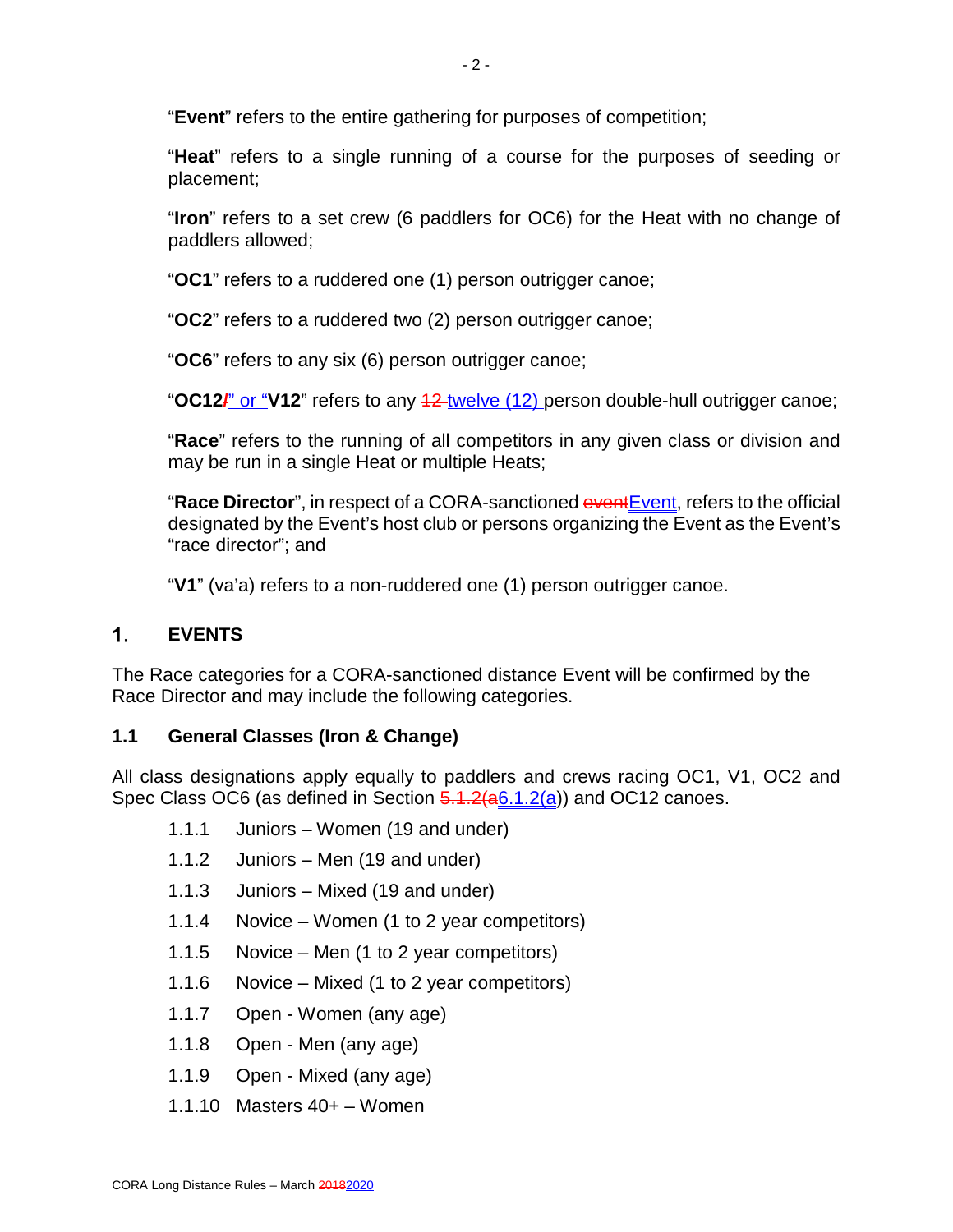- 1.1.11 Masters 40+ Men
- 1.1.12 Masters 40+ Mixed
- 1.1.13 Masters 50+ Women
- 1.1.14 Masters 50+ Men
- 1.1.15 Masters 50+ Mixed
- 1.1.16 Masters 60+ Women
- 1.1.17 Masters 60+ Men
- 1.1.18 Masters 60+ Mixed
- 1.1.19 Masters 70+ Women
- 1.1.20 Masters 70+ Men
- 1.1.21 Masters 70+ Mixed

# **1.2 Unlimited Class OC6 Classes (Iron & Change)**

Only three (3six (6) class designations apply to crews racing Unlimited Class OC6 (as defined in Section  $5.1.2(b6.1.2(b))$  canoes:

- 1.2.1 Open Women (any age)
- 1.2.2 Open Men (any age)
- 1.2.3 Open Mixed (any age)
- 1.2.4 Masters 40+ Women (over the age of 40 at the time of the Event or who will turn 40 within that calendar year)
- 1.2.5 Masters 40+ Men (over the age of 40 at the time of the Event or who will turn 40 within that calendar year)
- 1.2.6 Masters 40+ Mixed (over the age of 40 at the time of the Event or who will turn 40 within that calendar year)

There are no additional class designations for Unlimited Class OC6 canoes.

#### **1.3 Awards will be issued for the following finish positions for all Races**

1.3.11st, 2nd and 3rd place for each class recognized at an Event will be acknowledged with suitable awards for each paddler or crew.

# **1.3 1.4Race Fees**

1.3.1 1.4.1 Clubs hosting an Event shall be entitled to the total Race fees for the Event, unless otherwise agreed in advance with CORA.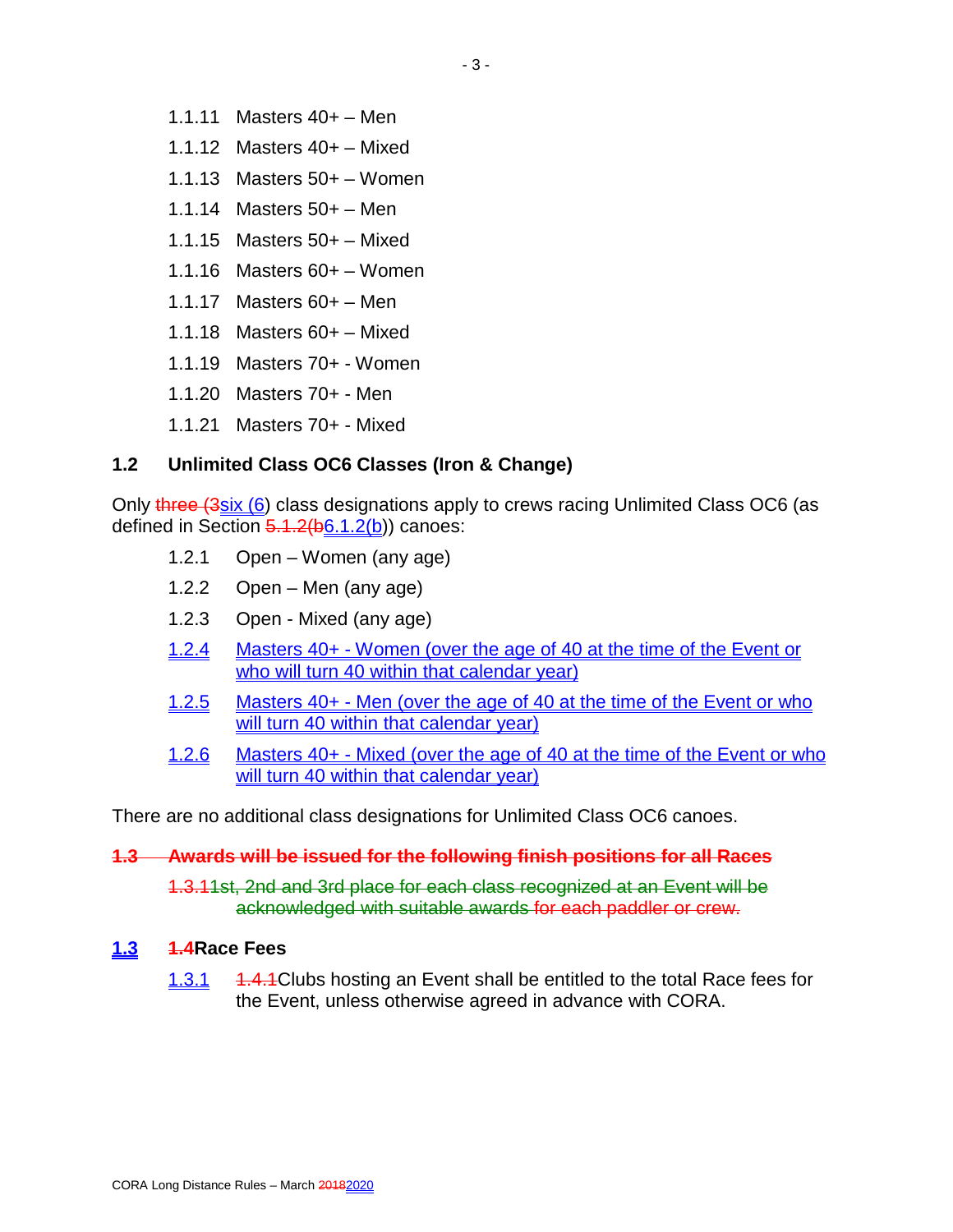#### $2.$ **PADDLER CLASSIFICATION AND ELIGIBILITY**

### **2.1 Age Group Divisions**

- 2.1.1 "**Juniors**" shall be those paddlers who are under the age of 20 at the time of the event Event and who will not turn 20 within that calendar year.
- 2.1.2 "**Open**" shall be those paddlers who are of any age.
- 2.1.3 "**Masters 40+**" shall be those paddlers who are over the age of 40 at the time of the event-Event or who will turn 40 within that calendar year.
- 2.1.4 "**Masters 50+**" shall be those paddlers who are over the age of 50 at the time of the event Event or who will turn 50 within that calendar year.
- 2.1.5 "**Masters 60+**" shall be those paddlers who are over the age of 60 at the time of the event Event or who will turn 60 within that calendar year.
- 2.1.6 "**Masters 70+**" shall be those paddlers who are over the age of 70 at the time of the event Event or who will turn 70 within that calendar year.

### **2.2 Other Group Divisions**

- 2.2.1 "**Novice**" shall be those paddlers who have not competed in any CORA sanctioned event-sanctioned Event (or any equivalent outrigger association event Event) during any calendar year prior to two (2) years before the calendar year in which the event-Event is held.
- 2.2.2 "**Mixed**" or "**Co-ed**" crews shall be those paddlers who are of an age group division taking part in a team event Event of which:
	- (a) in the case of OC2, the crew consists of one (1) male and one (1) female paddler in the canoe;
	- (b) in the case of an OC6 Iron crew, the crew consists of no less than one (1) male paddler and no more than three (3) 50% of the crew comprising male paddlers in the canoe;
	- (c) in the case of an OC6 Change crew, the crew consists of no less than one (1) male paddler and no more than 50% of the crew comprising male paddlers; and
	- (d) in the case of an OC12 Iron crew, the crew consists of no less than one (1) male paddler and no more than  $s$ ix  $(6)$  50% of the crew comprising male paddlers in the canoe.
- 2.2.3 A Race Director may, in his/her discretion, establish a "**Keiki**" division for paddlers who are under the age of 15 at the time of the Event and who will not turn 15 within that calendar year, and in such case, the Junior division shall remain as defined above (i.e. a Junior crew may have Keiki paddlers).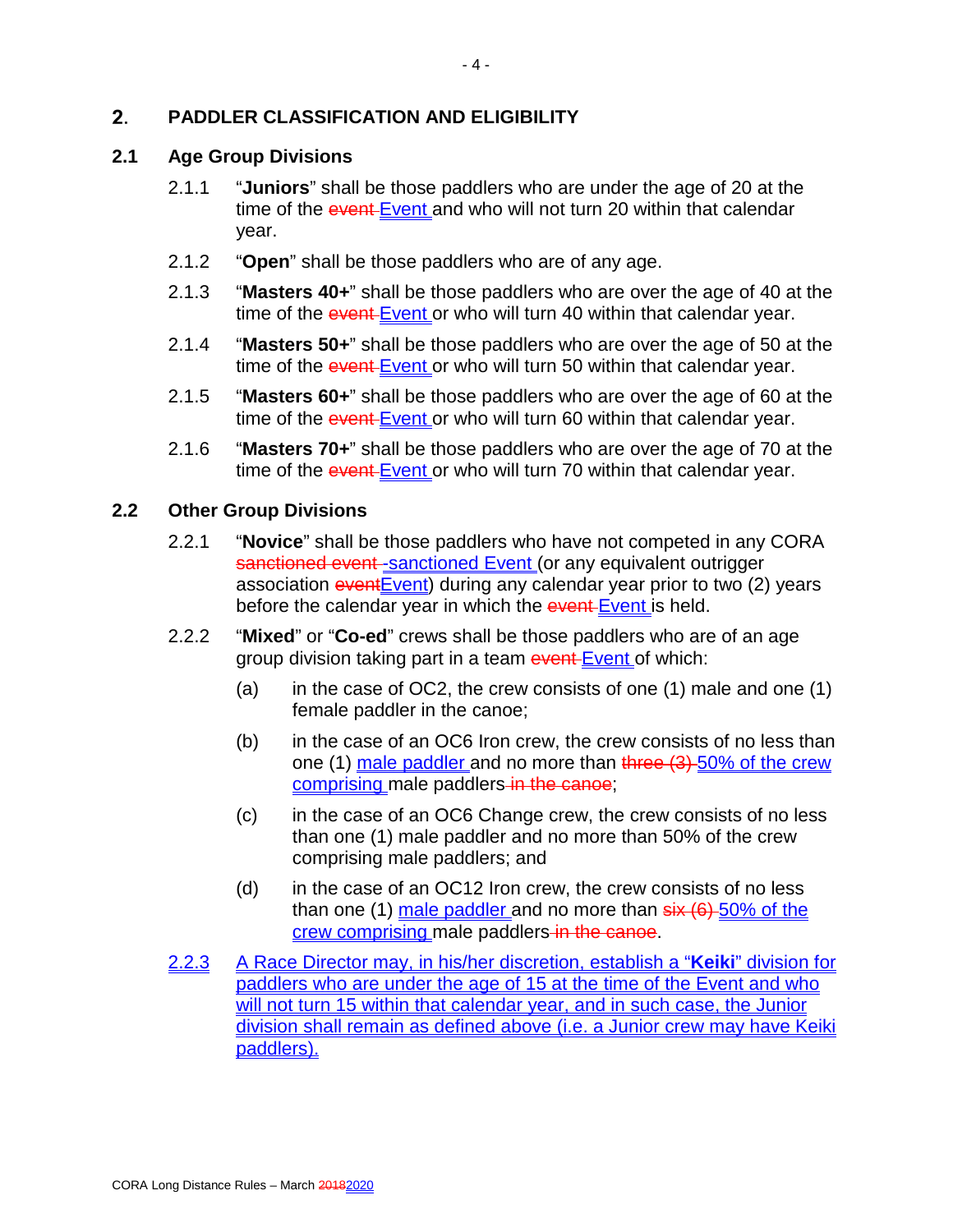### **2.3 Non-CORA Members**

2.3.1 Paddlers who are members of any association other than CORA taking part in any CORA-sanctioned event-sanctioned Event will be classified in the division according to CORA standards.

### **2.4 Formation of New Divisions**

2.4.1 Before the commencement of the racing season in any calendar year, a petition may be made to amend and/or add a new division provided that no less than three (3) CORA member clubs support the petition. Final approval of any new division is by a majority vote of the CORA Board.

#### 3. **COMPETITOR ELIGIBILITY**

### **3.1 Restrictions and Requirements**

- 3.1.1 All participants in any CORA-sanctioned Event must be current members of CORA in good standing. A paddler wishing to participate in a CORAsanctioned Event who is not a member of CORA must purchase CORA day insurance through the Race DirectorCORA website or at the Event.
- 3.1.2 A participant may not paddle for more than one (1) crew in a Race, unless approved by the Race Director (i.e. a paddler may race on two (2) crews in different divisions, but racing on two (2) crews in the same division requires Race Director approval).
- 3.1.3 CORA prohibits the use of performance enhancing drugs by athletes participating in and during preparation for CORA Events.
- 3.1.4 All paddlers on a crew must meet the requirements of the age group division or other group division for which the crew has registered to race, unless otherwise determined by the Race Director (i.e. if age averaging is applied).except:
	- (a) in the interest of safety, where a competent steersperson meeting such requirements is not available, accounting for race conditions, and provided the Race Director is notified in advance, a steersperson for a Junior or Keiki class OC6 or OC12 crew shall not be required to meet the Junior or Keiki age requirement, but shall be required to comply with the female / male requirements of the registered division;
	- (b) in the interest of safety, where a competent steersperson meeting such requirements is not available, accounting for race conditions, and provided the Race Director is notified in advance, a steersperson for a Novice class OC6 or OC12 crew shall not be required to meet the Novice experience requirement, but shall be required to comply with the female / male requirements of the registered division; or
	- (c) as otherwise determined by the Race Director (including the designation of a crew as "exhibition" or the exemption of a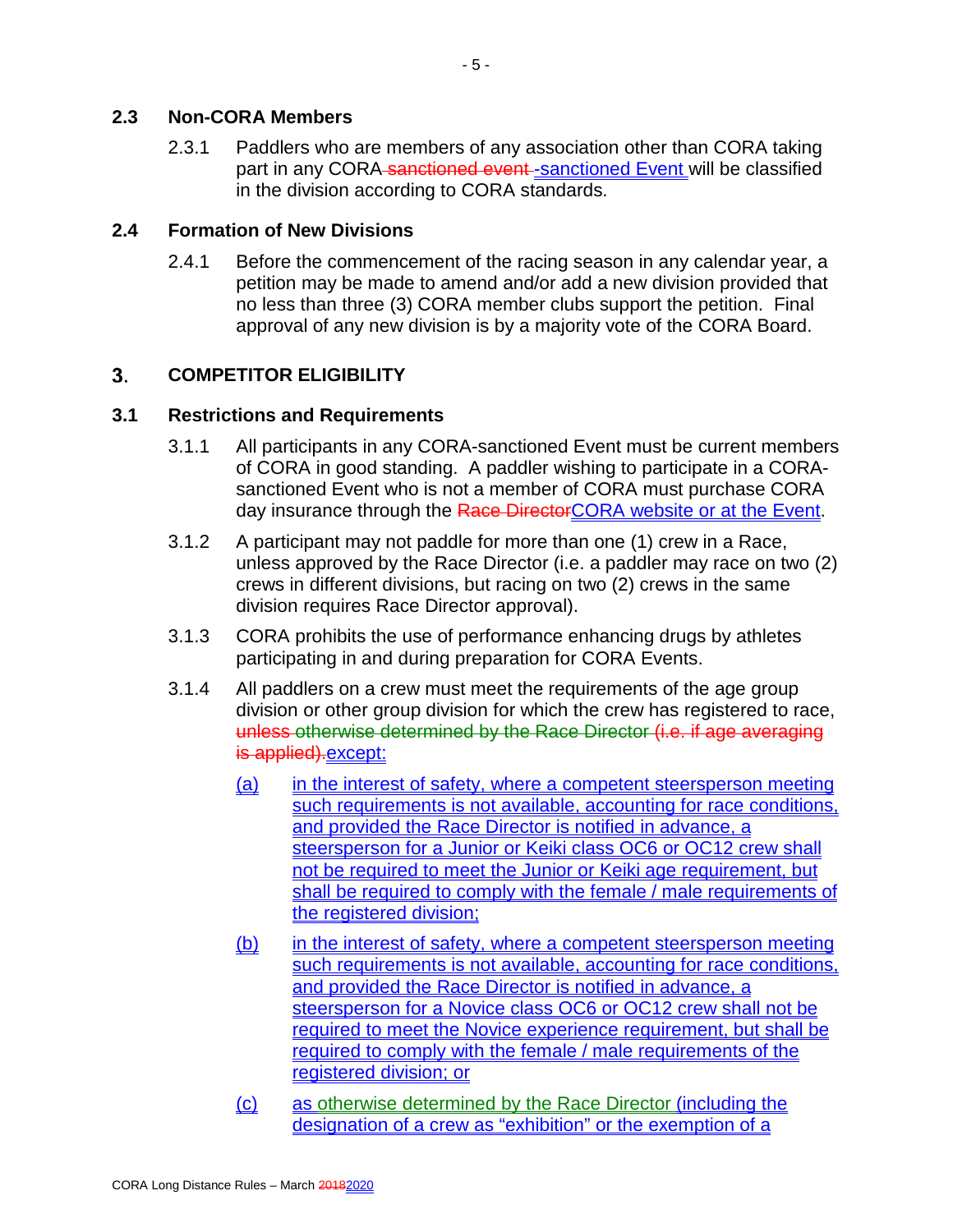### steersperson from the female / male requirements of a crew's registered division).

3.1.5 If a paddler or crew meets the requirements of more than one age group division, the paddler or crew may register to race in any of the age group divisions for which it meets the requirements.

#### 4. **REGISTRATION**

# **4.1 General Requirements**

- 4.1.1 All participants, whether solo or crew, must register in a timely manner which is at the discretion of the Race Director. Any participants failing to register prior to that time may be prevented from participating in a Race.
- 4.1.2 All participants must sign any "Release of Liability" waiver required by an Event's host club before being allowed to participate in any CORAsanctioned Event. The participants' signed waivers must be maintained on site for the duration of the Event at which the participants are taking part and retained by the host club for a period of three (3) years thereafter. The waivers shall be presented for inspection or submitted to any member of the CORA Executive or the CORA Board as soon as is practicable upon demand being made therefor.
- 4.1.3 Registration of all All paddlers participating in an age limit events group division shall, if required, be verified by their club representative and proof of age must be available to be shown at the time of registration. Failure to provide proof of age may subject that participant or his/her crew to disqualification or reclassification at the discretion of the Race Director.
- 4.1.4 Any paddler or crew racing in violation of the registration rules will be disqualified from the Event, and may be monetarily penalized or determined to be ineligible to take part in any future Event, or both, at the discretion of the CORA Board.
- 4.1.5 If there are insufficient numbers (less than three (3)) to establish a class designation at an Event, the Race Director may, in his/her discretion:
	- (a) combine class designations, provided that all paddlers or crews meet the requirements of the combined class designation; or
	- $(b)$  if combining classes is not feasible, to allow the crew to race as "unofficial" or "demonstration" and not be included in the Race awards.
- 4.1.6 The Race Director may, in his/her discretion, award Race awards to "unofficial" or "demonstration" crews.
- 4.1.7Notwithstanding the combination of class designations or a crew's designation at an event as "unofficial" or "demonstration", CORA Cup points will be awarded in accordance with the CORA Cup Race Series Rules at all CORA Cup races.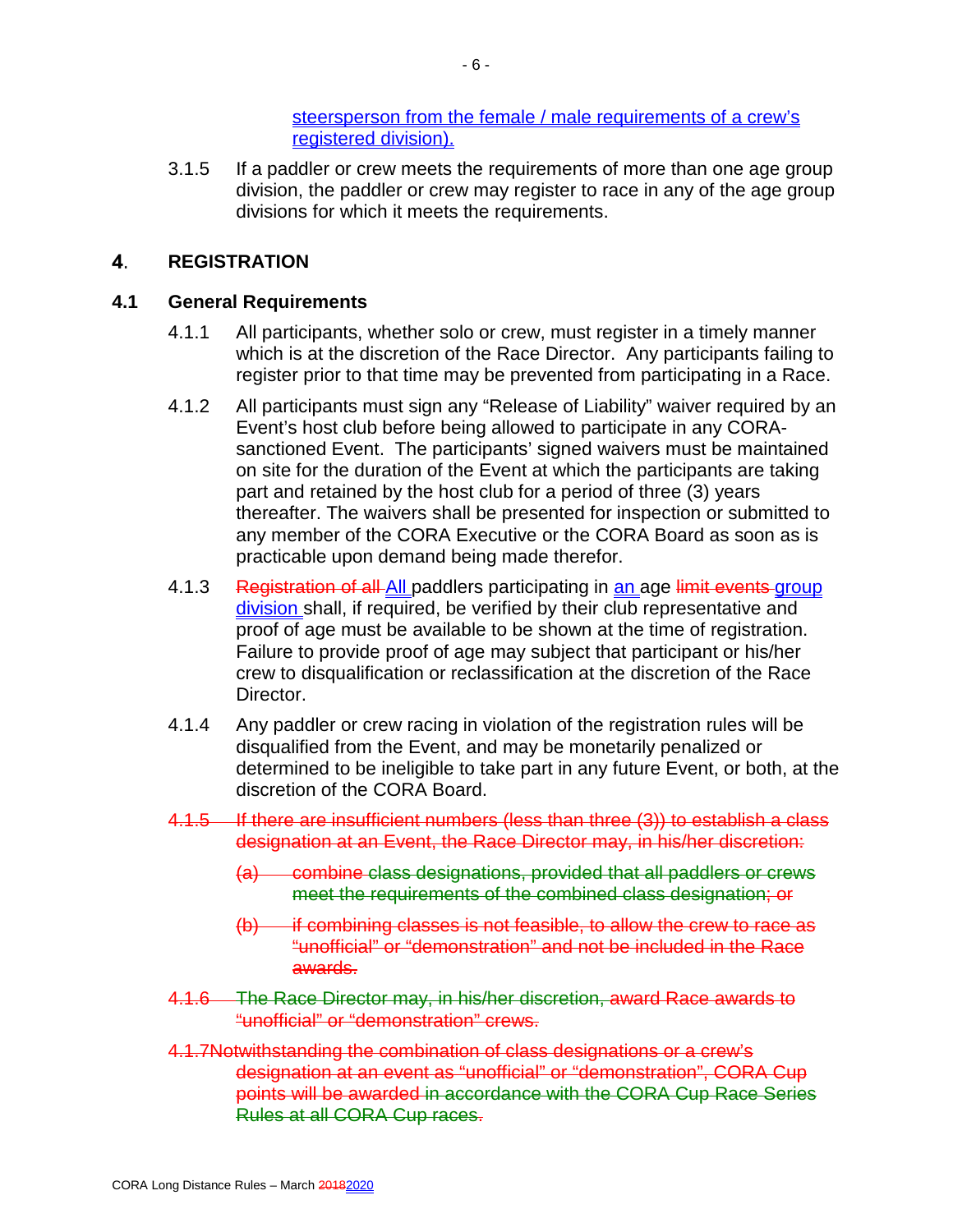4.1.5 4.1.8Awards will be withheld from any paddler pending payment of Race fees, fines and other penalties.

# **4.2 Unlimited Class OC6 Requirements**

- 4.2.1 Crews proposing to race in an Unlimited Class OC6 (as defined in Section 5.1.2(b6.1.2(b)) shall notify the Race Director in advance of the Event that they will be participating in an Unlimited Class OC6 to determine if there is a sufficient number of canoes represented for that class, and to allow for all racing options and decisions to be made and communicated in advance, at the discretion of the Race Director.
- 4.2.2 If an Unlimited Class OC6 is not declared by the crew and is raced as a Spec Class OC6, that crew will be disqualified.

#### **CLASS RECOGNITION AND RACE AWARDS** 5.

# **5.1 Class Recognition**

- 5.1.1 Generally, three (3) paddlers or crews are required for a class to be recognized at an Event for placings and Race awards.
- $\frac{5.1.2}{2}$  4.2.3 del there are insufficient numbers (i.e. less than three (3)) to recognize an Unlimited Class OC6 establish an age class designation at an Event, and the crew does not wish to bring their hull weight up to Spec Class OC6 weight, the Race Director may, in his/her discretion, allow the crew to race as "unofficial" or "demonstration" and not be included in the Race awards.combine age class designations, provided that all paddlers or crews meet the requirements of the combined class designation *(i.e. combine paddlers or crews with a younger class).*
- 5.1.3 Men, Women and Mixed division paddlers or crews cannot be combined with each other.
- 5.1.4 Junior division paddlers or crews may be combined with Keiki division paddlers or crews, if applicable, but cannot be combined with Open or any other age class designations.
- 5.1.5 Novice division paddlers or crews cannot be combined with Open or any other age class designations.
- 5.1.6 CORA Cup points will be conferred in accordance with the CORA Cup Race Series Rules at all CORA Cup races (i.e. CORA Cup points will be conferred based on the crew's registered division).

# **5.2 Race Awards**

- 5.2.1 1st, 2nd and 3rd place for each class or combined age class recognized at an Event will be acknowledged with suitable awards (medals, ribbons, consumables, financial, charitable donations, etc.) for each paddler or crew.
- 5.2.2 The Race Director may, in his/her discretion, confer Race awards to paddlers or crews in classes that are not recognized, provided that: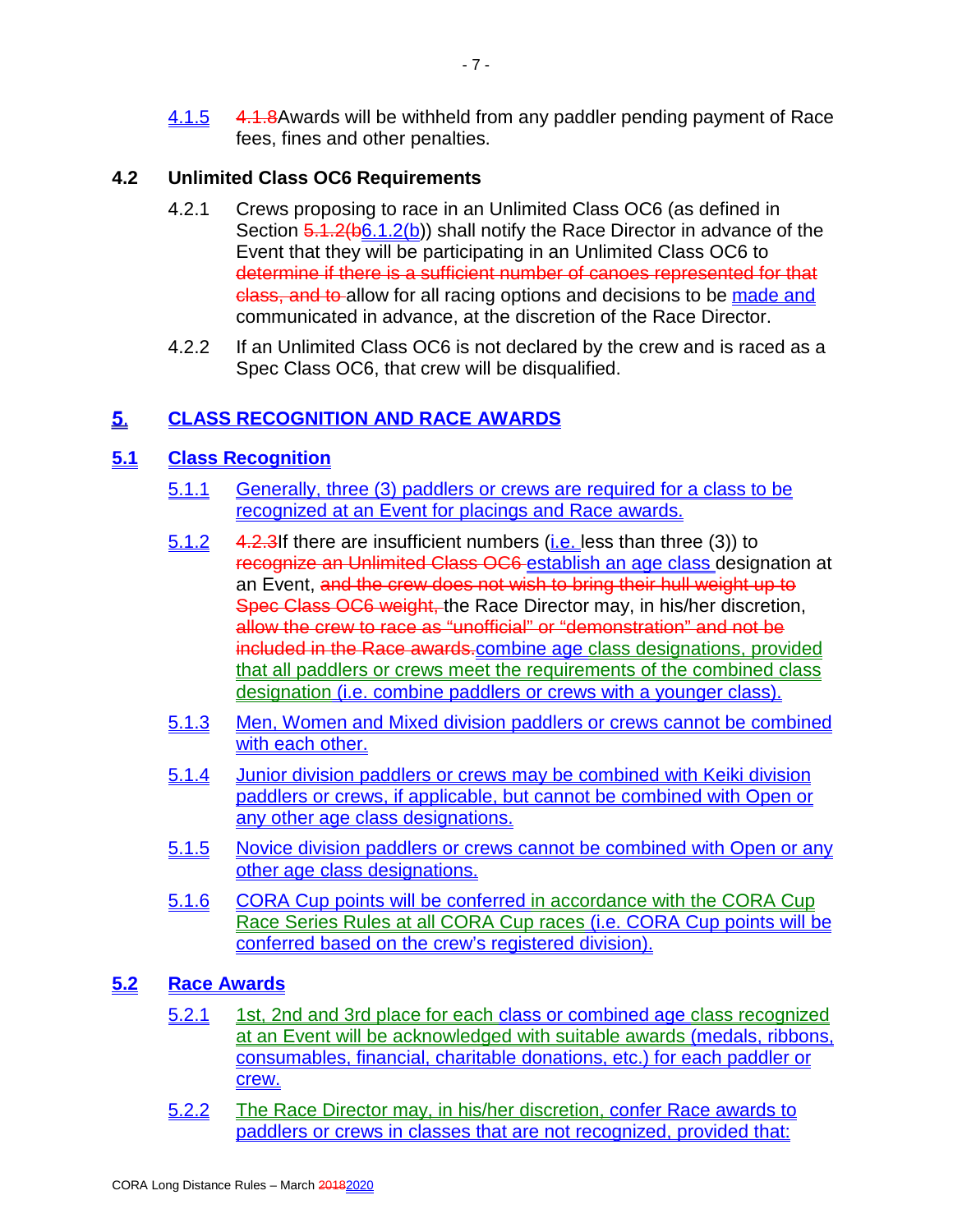- (a) to encourage the sport of outrigger paddling, Race Directors are expected to confer 1st and 2nd place awards to Junior and Novice class paddlers and crews, even if three (3) paddlers or crews are not registered in those classes; and
- (b) since the Open age class cannot be combined with a younger age class, Race Directors are expected to confer 1st and 2nd place awards to Open class paddlers and crews, even if three (3) paddlers or crews are not registered in that class.

#### 6. **5.EQUIPMENT**

# **6.1 5.1All Categories Canoe Specifications**

- 6.1.1 5.1.1Hulls made of any materials are eligible to be used in CORAsanctioned Races.
- 6.1.2 (a)5.1.2 "**Spec Class OC6**" means an OC6 hull that weighs a minimum of 400 pounds.
	- (b) "**Unlimited**" **Class OC6**" means an OC6 hull that weighs less than 400 pounds.
	- (c) A "**hull**" means the structural body of a canoe inclusive of seats, wais, seat pads and other items permanently affixed to the canoe, but excluding rigging, iakos, ama and spray covers.
	- (d) If an OC6 hull weighs less than 400 pounds, the canoe will be classed as an Unlimited Class OC6 unless weight is added to the hull to bring it up to the Spec Class OC6 minimum weight of 400 pounds for the duration of the Heat and thereafter as required for weight inspection.
- 6.1.3 5.1.3Where possible, a canoe hull control station will be available at each CORA-sanctioned Event during rigging and prior to all Heats to allow new hulls to be weighed and to provide guidance for required weight. Neither CORA nor the host club are responsible for supplying weights, although the Race Director may elect to have weights on hand.
- 6.1.4 5.1.4Where a canoe hull control station is available at a CORAsanctioned Event, upon request of the Race Director or any member of the CORA Executive or the CORA Board present at the Event, all crews so requested must immediately report to the canoe hull control station with their canoe (within 15 minutes of finishing the Heat) for weight inspection. Failure to pass post-Heat canoe inspection will be grounds for disqualification.
- 6.1.5 5.1.5Names, weight, colors and other distinguishing markings of all OC6s must be submitted in writing to CORA by the owner upon acquisition of the canoe and thereafter from time to time to reflect any changes to the canoe. Upon receipt of the information required, CORA will enter the information in the CORA Canoe Registry and issue an OC6 hull registry number which must be applied to both sides of the canoe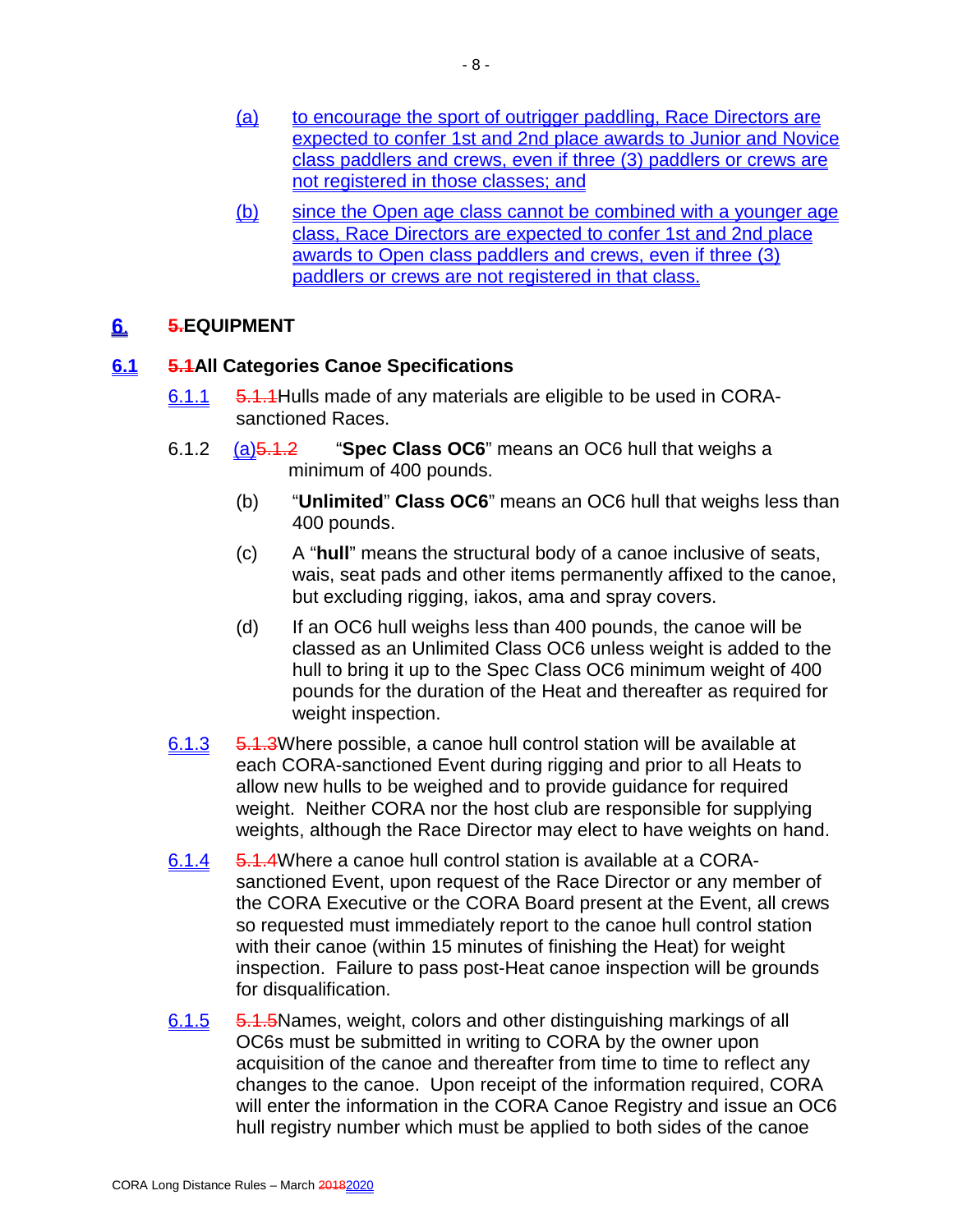and used to identify the canoe at all Races. Each owner shall notify CORA in writing upon the sale, disposition or decommissioning of any OC6.

- 6.1.6 5.1.6No attachments including fins and keels, which alter the shape of the hull, and no devices which facilitate the removal of water from the canoe by mechanical means shall be permitted. Use of any such attachment or device will disqualify the paddler or crew from the Event.
- 6.1.7 5.1.7Any additional accessories that do not form an essential part of the canoe (hull, iakos or ama) shall be brought to the attention of the Race Director in advance of an event Event for consideration and approval.
- 6.1.8 5.1.8Spray covers may be required to be used on OC6s and OC12s during Races at the discretion of the Race Director.
- 6.1.9 5.1.9Paddles shall be of a single blade design and may be constructed of any material. At the discretion of the Race Director, para paddlers may utilize an adaptive paddle device, which may include a doublebladed paddle.
- 6.1.10 5.1.10All canoes taking part in a Race must have at least one (1) personal flotation device approved by Transport Canada or an equivalent foreign governmental authority, the Canadian Coast Guard or the Canadian Department of Fisheries and Oceans in the canoe for each person on board the canoe. Foreign visitors to Canada may use their own personal flotation device if it conforms to the laws of their country.
- 6.1.11 5.1.11Each OC6 or OC12 taking part in a Race must have at least two (2) bailers or bailing buckets on board each hull, each of which must have a minimum volume of two (2) litres.
- 6.1.12 5.1.12Canoes (including hull, ama and iakos), paddles, rigging and safety equipment of any sort carried in a canoe taking part in a Race may be subject to a safety inspection by the Race Director or his/her designate at least 30 minutes prior to the commencement of the Heats in which the canoe is taking part. Any ruling as to whether the canoe and/or its equipment meets the minimum safety standards for the Event shall lie with the Race Director or his/her designate and that ruling will be final except that an appeal may lie with an Adjudication Committee under Section 89.2, provided the appeal does not unduly delay the commencement of the Heat.
- 6.1.13 5.1.13Any paddler or crew, who uses a canoe which does not meet the minimum safety standards as set out herein, or utilizes equipment which is in breach of these Rules, will be subject to disqualification.
- 6.1.14 5.1.14There is no requirement for crews to wear the same colour or design of jerseys or uniforms.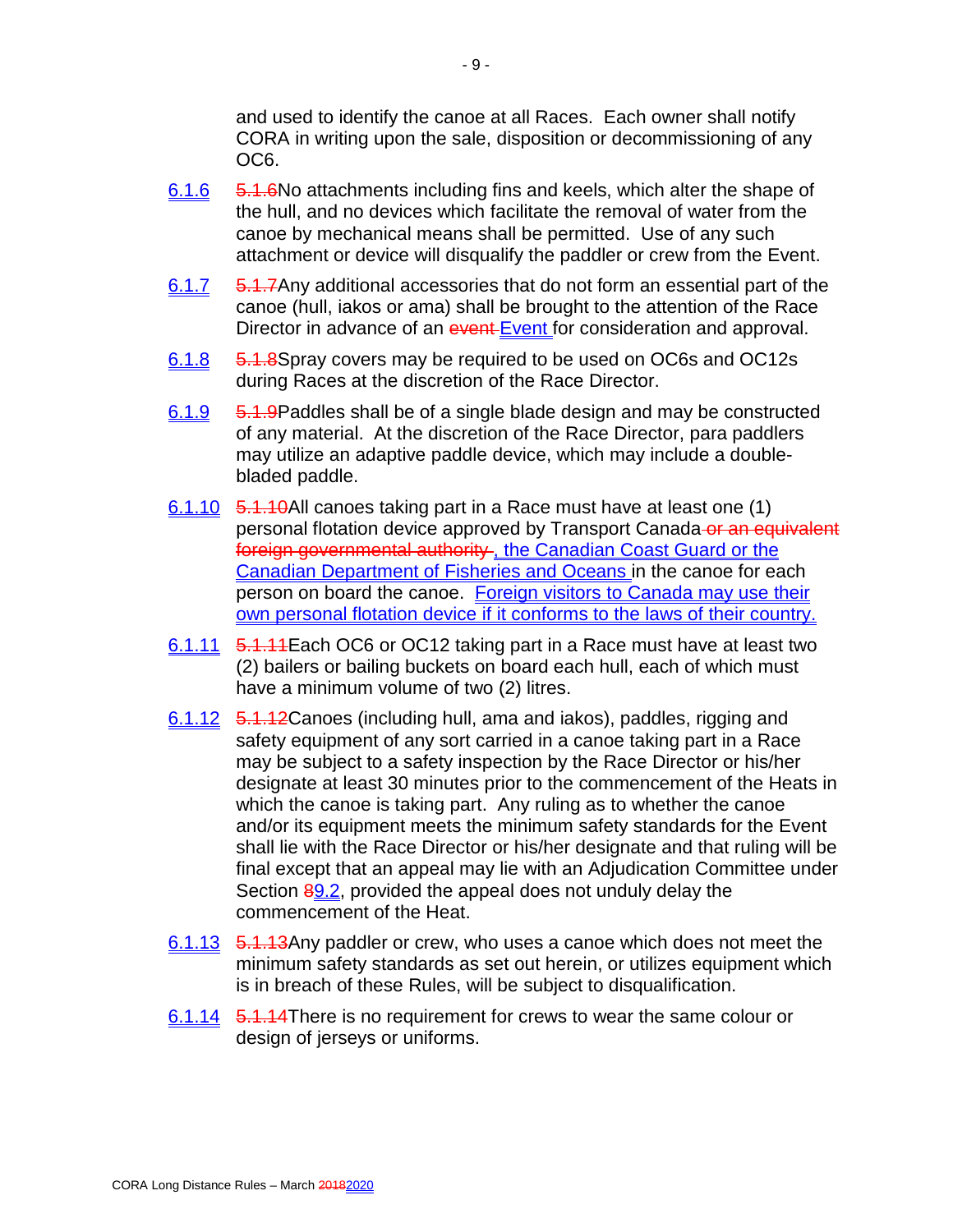#### Ζ. **6.OFFICIALS**

- 7.1.1 6.1.1All Event officials shall be designated by the Event's host club or persons organizing the Event at their discretion.
- 7.1.2 6.1.2A CORA Race Committee may be appointed from time to time from the members of the CORA Executive and the CORA Board and shall be made up of no less than three (3) members. The Race Committee will interpret these Rules and to assist in the adjudication of disputes regarding application of the rules as the Race Committee deems necessary. In the absence of a designated Race Committee, any three (3) of the President, Vice President, Secretary and Treasurer shall make up the Race Committee.

#### **7.RULES OF RACING** 8.

# **8.1 7.1Starting Races and Recalling Starts**

- 8.1.1 7.1.1A "**start**" shall refer to the start of a single Heat, and where a Race comprises a single Heat, shall also refer to the start of a Race.
- 8.1.2 7.1.2All starts shall be in accordance with the instructions of the Race Director or his/her designate.
- 8.1.3 7.1.3 Start styles shall be at the discretion of the Race Director and may include:
	- (a) mass starts (paddlers in or out of water) with an auditory or visual signal;
	- (b) "LeMans" style start, which involves crew members running to a waiting canoe at the signal and launching the canoe; or
	- (c) any other manner as designated by the Race Director as a fair and impartial start.
- 8.1.4 7.1.4While the actual signals for a start may be as designated by the Race Director, the recommended procedure is the use of a series of flags in the following fashion:
	- (a) white or yellow flag raised indicating approximately five (5) minutes to start;
	- (b) white or yellow flag lowered and red flag raised indicating the start will occur at any time thereafter; and
	- (c) red flag lowered and green flag raised indicating the start (the green flag may be accompanied by a call, whistle or horn).
- 8.1.5 7.1.5The Race Director or his/her designate, in his or *l*her discretion, may recall a start for the following reasons or for any other reason which he or she considers may affect the fairness of the start:
	- (a) breakage of canoe or paddler equipment within the first 10 seconds after the start and clearly signaled by the affected crew raising and waving a paddle;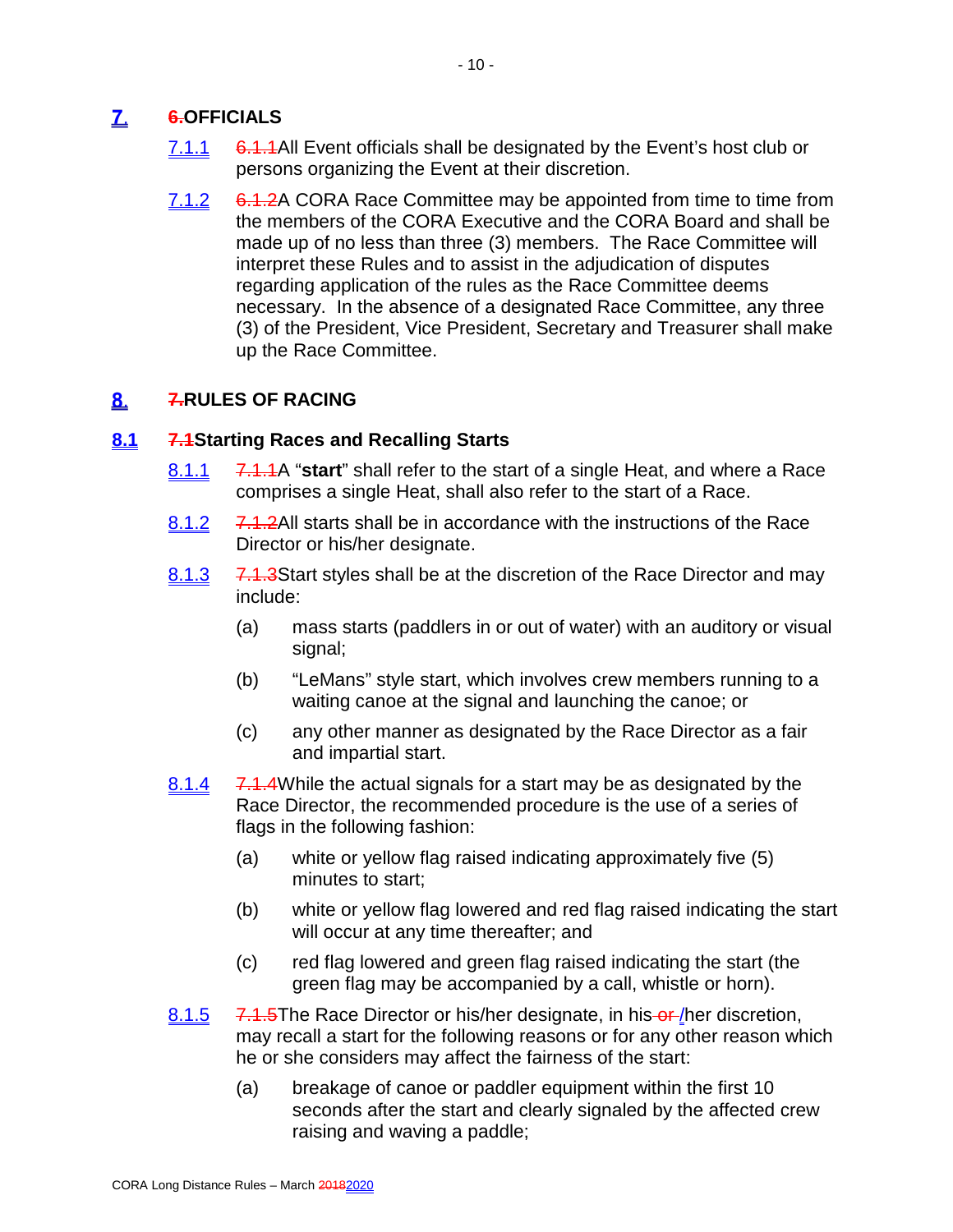- (b) swamping of a canoe within the first 10 seconds after start and clearly signaled by the affected crew raising and waving a paddle; or
- (c) faulty start whereby one or more canoes have crossed the start line and gained an unfair advantage.
- 8.1.6 7.1.6A canoe which has lagged, failed to react to the start signals of the Race Director or his/her designate or otherwise failed to position itself on the start line shall have no right of protest on the grounds of an unfair start, provided that the foregoing shall not fetter the discretion of the Race Director or his/her designate under Section 7.1.5 a.1.5 to recall a start in the event the lagging canoe encounters equipment breakage, swamping or other reason affecting the fairness of the eventEvent.

### **8.2 7.2Race Rules for All Categories**

- 8.2.1 7.2.1 All canoes shall proceed directly to the start line and position themselves on the start line in a timely manner. Race officials are not responsible for calling canoes to the start line.
- 8.2.2 7.2.2Individual paddlers and crews are responsible for familiarizing themselves with the designated race course, including the locations of the start and finish line and required turns, laps and course markers.

### **8.3 7.3Open Ocean Rules**

- 8.3.1 7.3.1 Prior to the commencement of each Heat and after all canoes (and escort drivers) have registered, the Race Director shall call and hold a meeting of all coaches, individual paddlers, steerspersons and crew captains for the purposes of providing final instructions regarding the Race and other pertinent matters.
- 8.3.2 7.3.2 Subject to compliance with the other Rules set out herein, a canoe is free to follow any path or line during the Race, provided it starts and finishes and complies with all officially designated turns, laps and course markers, thereby completing the full course. A canoe that is attempting to overtake another canoe shall keep clear at all times and in no way interfere with the lead canoe, nor shall the lead canoe intentionally impede or block an overtaking canoe. At no time shall the overtaking canoe deliberately make contact with the lead canoe or its crew or intentionally force the lead canoe into rocks or other obstacles in order to gain an advantage. Any canoe found to have blocked or contacted another canoe in violation of this Rule shall be subject to protest under Section 8 Article 9 and may be disqualified or time penalized, at the discretion of the Adjudication Committee.
- 8.3.3 7.3.3Where two or more canoes approach an obstacle (including rocks, islands or solid structures), float or marker to be rounded, upon *entering* the Turning Circle, should the inside canoe have any Overlap with the outside canoe, the inside canoe will have right-of-way and the outside canoe must move off and cannot impede the inside canoe's turn at any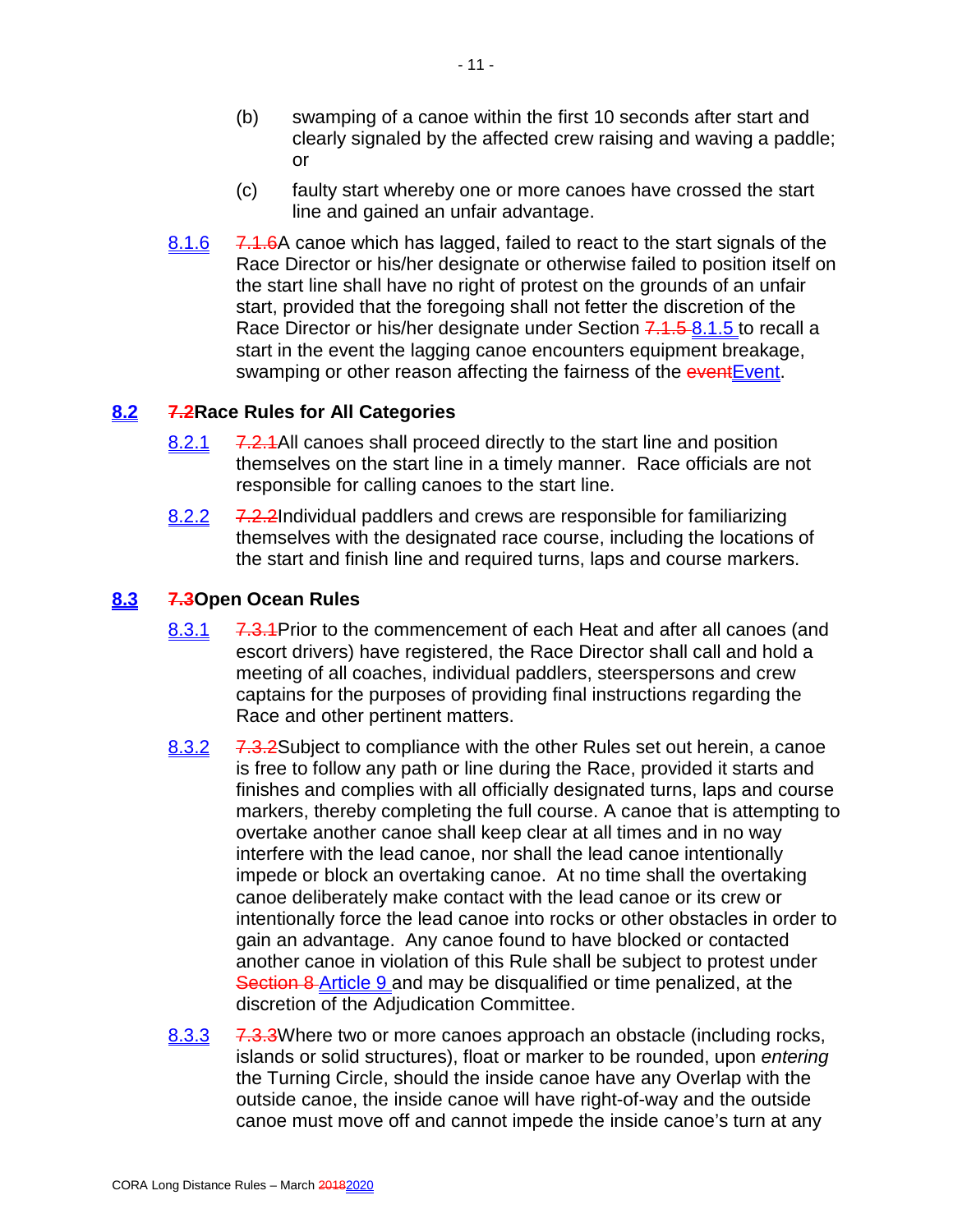point in the Turning Circle or at any point upon exiting the Turning Circle. If Overlap is not established, the outside canoe is not obligated to give way but steerspersons shall take precautions to avoid collisions at all times.

- (a) "**Turning Circle**" is defined as an area encircling an obstacle, float or marker with a radius of two  $(2)$  boat cance lengths with the obstacle, float or marker at the centercentre.
- (b) "**Overlap**" is defined as a condition that exists when no open water can be seen between the stern of one canoe and the bow of another, when canoes are viewed at right angles to their course.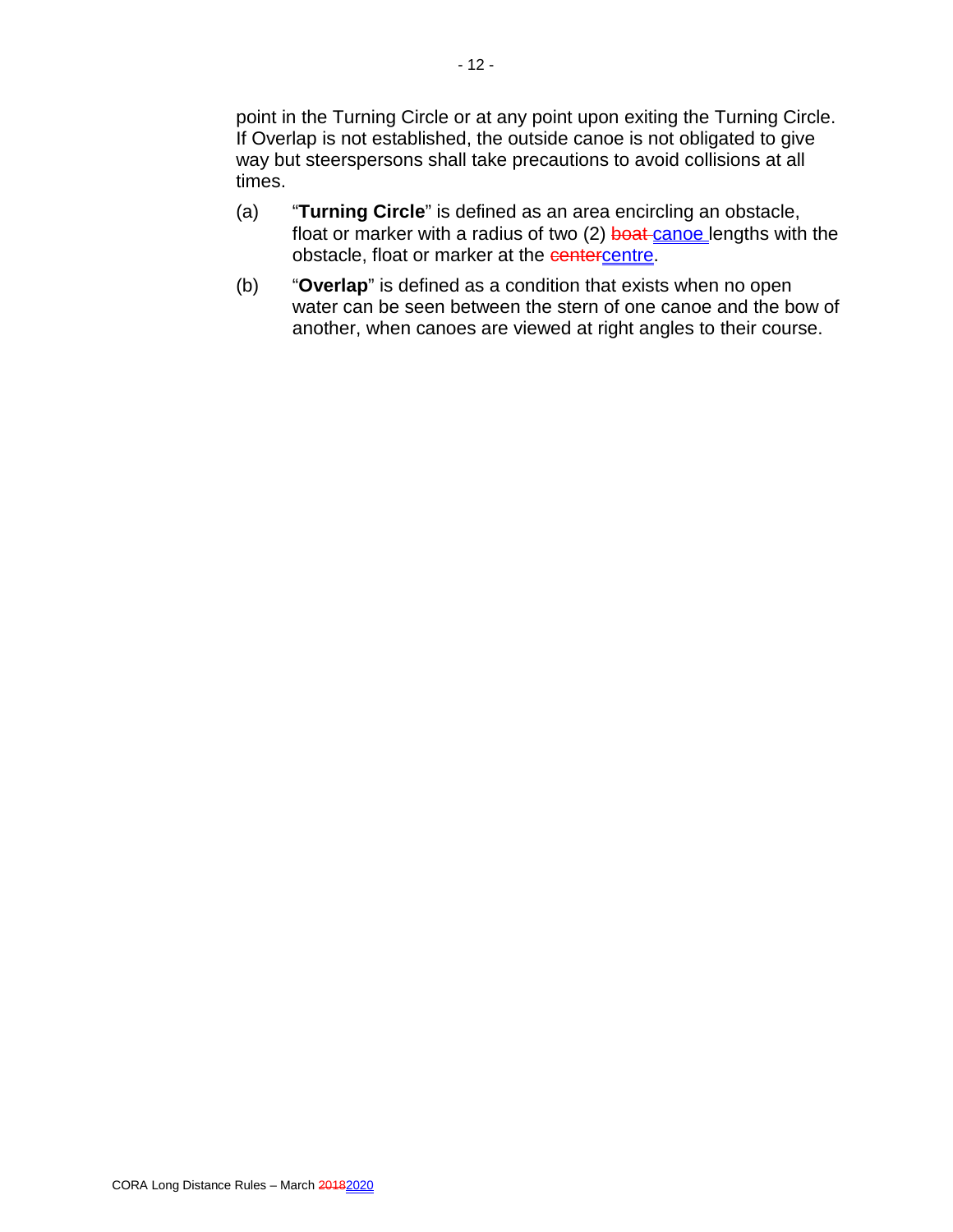

The following graphic is a visual representation of the turning rule: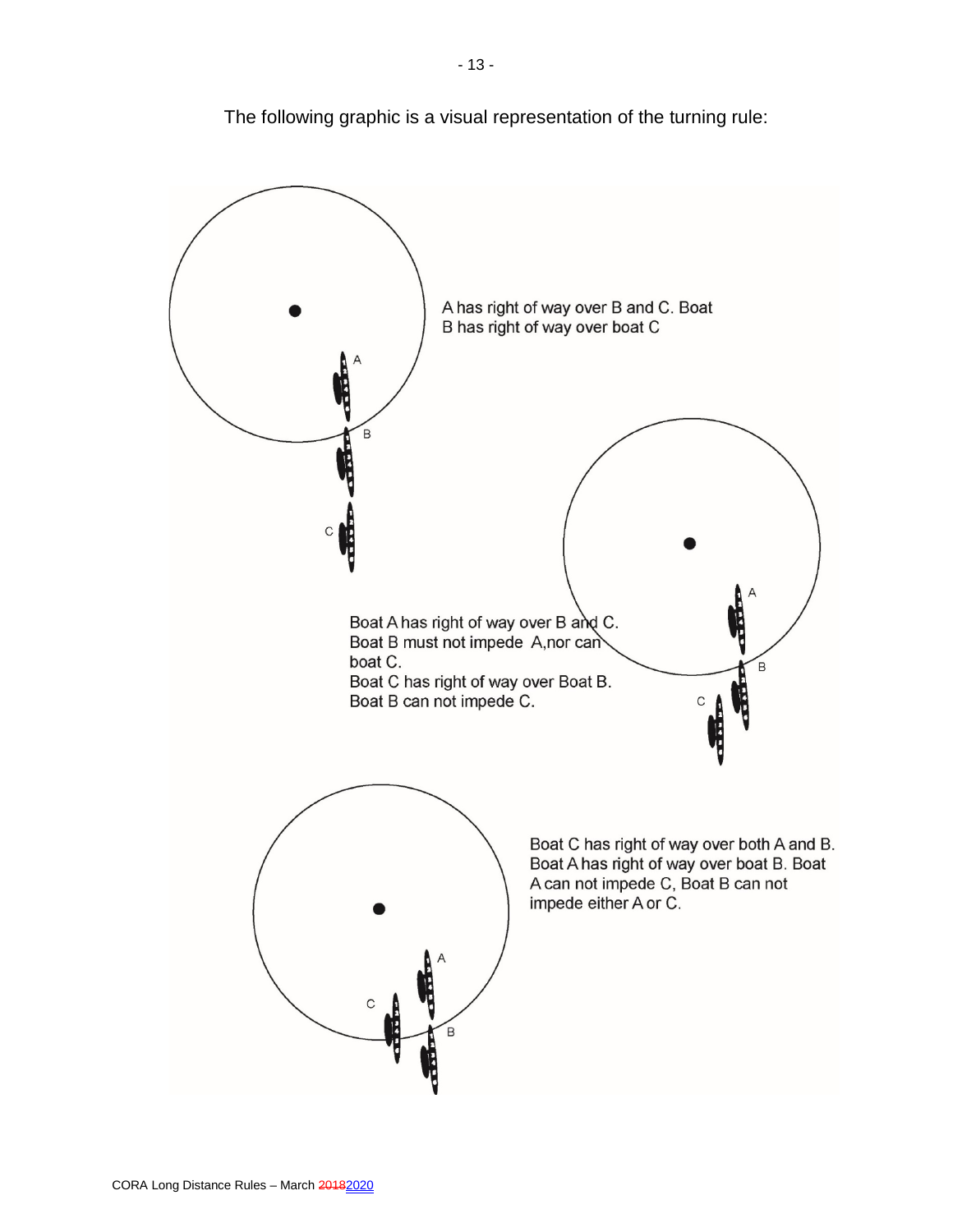- 8.3.5 7.3.5 For Change races, original and/or relief paddlers may be used at the discretion of a crew's captain or coach, provided that any Mixed or Co-ed Change crew shall have no less than one (1) male paddler and no more than three (3) male paddlers in the canoe at any time during a Race, unless otherwise specified by the Race Director.
- 8.3.6 7.3.6 For Change races, the number of relief paddlers to be permitted in any given Event will be as specified by the Race Director.
- 8.3.7 7.3.7 If a canoe swamps or overturns after the start of a Heat, the canoe may be righted and/or bailed out and will be permitted to continue the Heat provided the canoe is unassisted and underway within 20 minutes of the swamping or overturning. For Change races, relief paddlers may assist in righting and/or bailing out an overturned or swamped canoe.

# **8.4 7.4Escort/Support Boats**

- 8.4.1 7.4.1No motorized support vessels (escort boats and safety boats) shall provide an unfair advantage to any canoe in a Race. This includes, but is not limited to:
	- (a) wash riding;
	- (b) towing;
	- (c) blocking other canoes; or
	- (d) other forms of specific or unspecific assistance to any number of canoes or hindrance to other canoes.
- 8.4.2 7.4.2 Escort boats must comply with all Canadian Coast Guard and Transport Canada requirements and applicable legislation.
- 8.4.3 7.4.3 Each escort boat must follow behind its assigned canoe and if overlap occurs, the bow of the escort boat must not be ahead of seat five (5) of the canoe except during a transfer of relief paddlers or in case of an emergency.
- 8.4.4 7.4.4 On all Race starts, escort boats will be prohibited from entering the field of racing canoes for a minimum of 10 minutes or as otherwise specified by the Race Director. The "**field of racing canoes**" will be defined as an imaginary diamond boundary from the lead canoe to the last canoe and the first canoe on the farthest left of the field to the farthest canoe on the right of the field. Upon the signal to proceed being given, escort boats may proceed to their assigned canoes, but must not impede or provide any advantage to any other canoe except as necessarily incidental to proceeding to their canoes.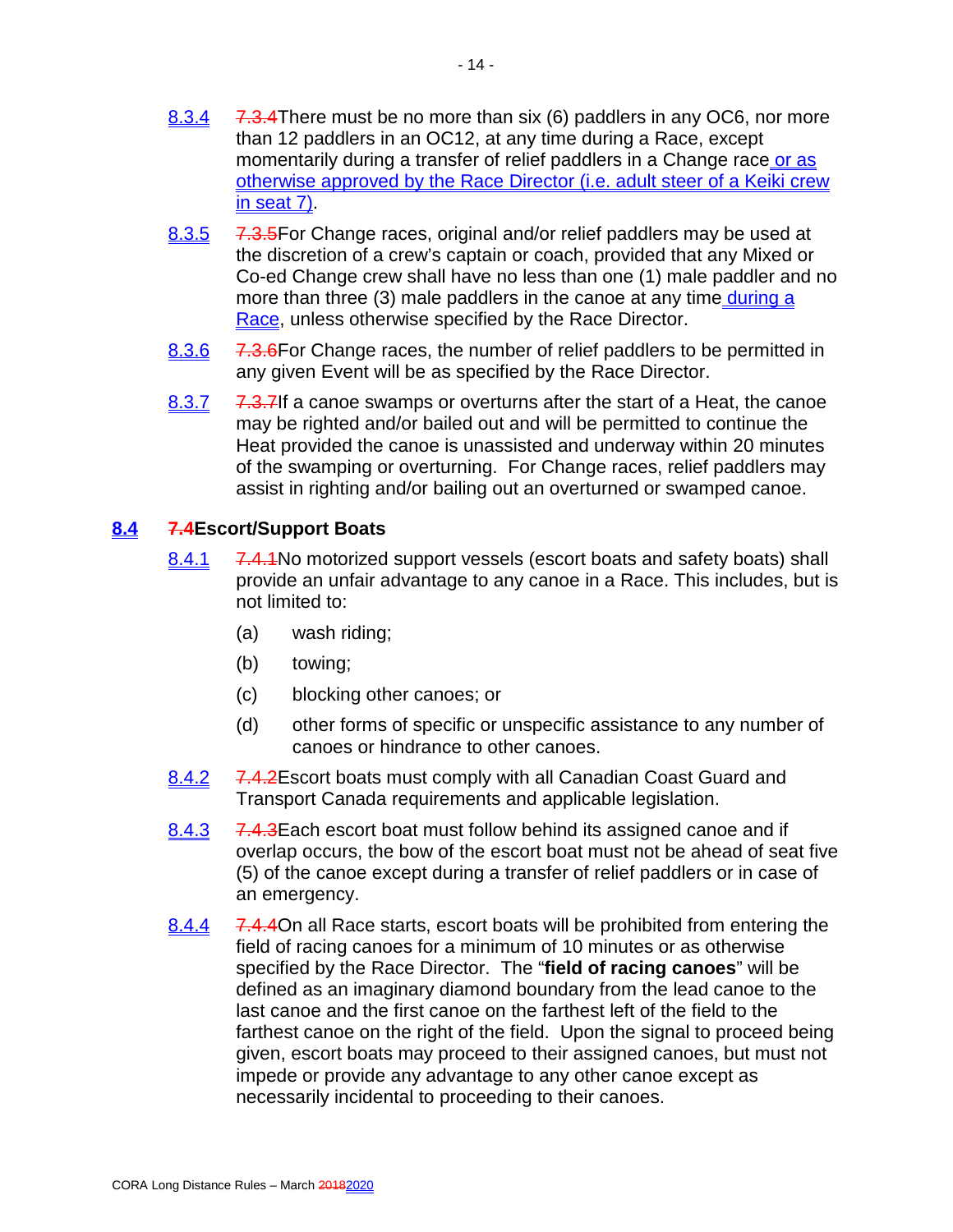- 8.4.5 7.4.5 For the purpose of safety during a Heat where escort boats are not utilized, one or more safety boats must be on the water during the entire Heat and until the final canoe is on shore.
- 8.4.6 7.4.6 Safety boats must be capable, in the aggregate, of transporting a minimum of six (6) persons not including the captain of the boat and comply with Canadian Coast Guard and Transport Canada requirements and applicable legislation.

#### 9. **8.PROTESTS**

### **9.1 8.1Manner of Registration of Protest, Notice and Fees**

- 9.1.1 8.1.1 B.1.1 a paddler or crew wish to protest any aspect of a Race, the paddler or any member of the crew shall present a written protest to the Race Director, no later than 30 minutes after the Heat concludes. Other protest procedures for an Event may be established by the Race Director, as long as they are fair, transparent and communicated to paddlers and crews in advance of the Event.
- 9.1.2 8.1.2No protest will be considered if it pertains to a decision of the Race Director or any other race official.
- 9.1.3 8.1.3Unless otherwise specified by the Race Director, the written protest shall include the names of the Club, paddlers or crew protesting, the names of the Club, paddlers or crews protested against, the basis for the protest including specific reference to these Rules where applicable and the evidence in support of the protest.
- 9.1.4 8.1.4 Immediately after the protest is presented to the Race Director, the Race Director will use reasonable efforts to notify the paddlers or crews protested against of the information provided in the written protest.

# **9.2 8.2Adjudication of Protest**

- 9.2.1 8.2.1 Any two (2) members of the CORA Executive or the CORA Board (as available) in conjunction with the Race Director will constitute a committee (the "**Adjudication Committee**") to adjudicate protests at the Event. The adjudication will take place within one (1) hour of the protest having been presented to the Race Director. The Race Director will endeavour to have all affected parties present at the adjudication, but the absence of a party shall not prevent the Adjudication Committee from rendering a decision. The Adjudication Committee shall have the right to interview witnesses and to consider any other evidence considered necessary and reliable prior to rendering a decision. The Adjudication Committee shall have the authority to adjourn the hearing if it is determined to be necessary.
- 9.2.2 8.2.2The protesting party shall have the responsibility to prove the allegation which gives rise to the protest on the balance of probabilities. The onus of proof shall rest with the protesting party at all times.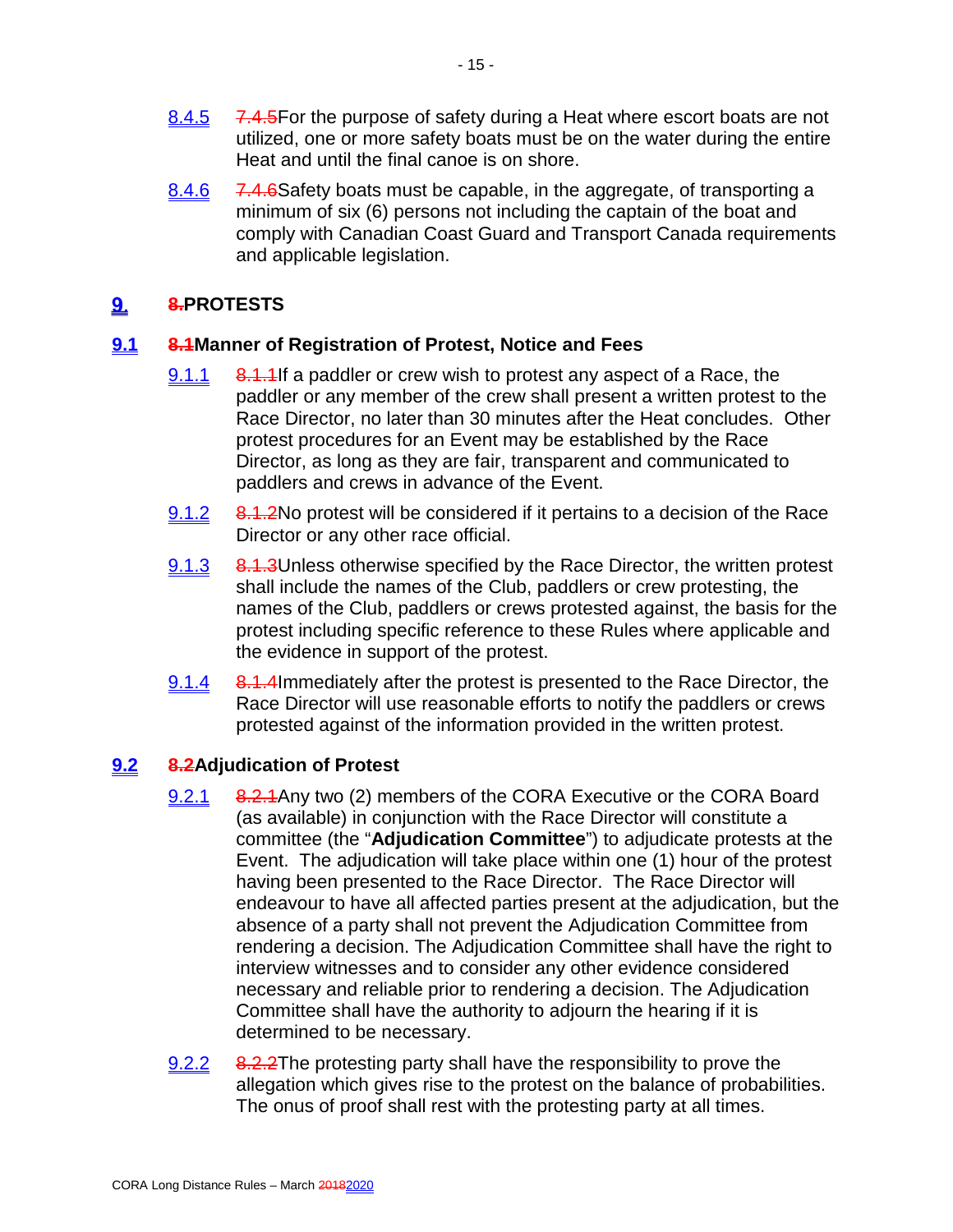- 9.2.3 8.2.3The decision of the Adjudication Committee shall be determined by way of a simple majority.
- 9.2.4 8.2.4No Race results shall be posted until all protests for the Race have been adjudicated, unless the Adjudication Committee directs they be posted.
- 9.2.5 8.2.5 If a protest or an official decision results in the rerun of a Heat, no change in the paddlers or crew shall be allowed.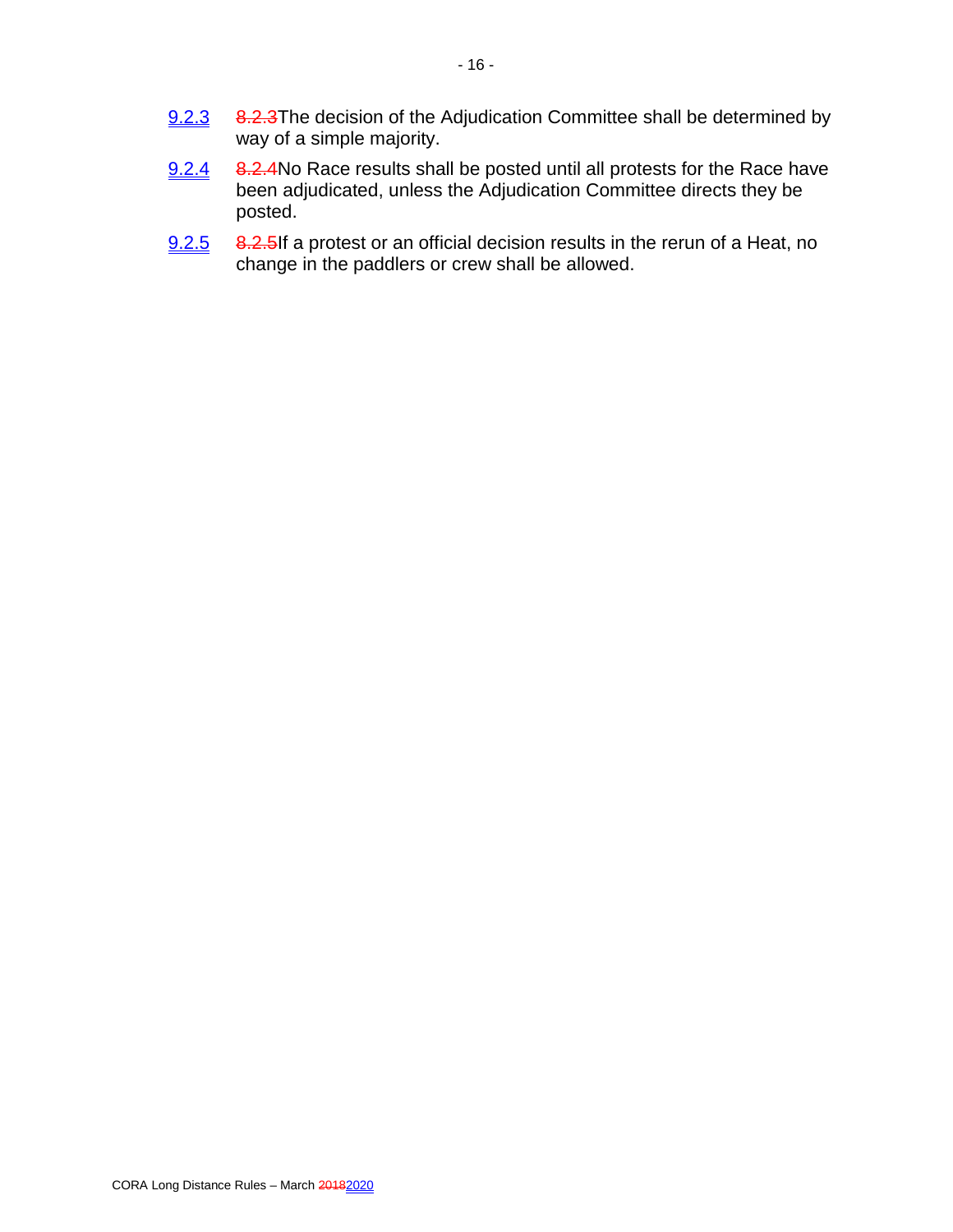| <b>Comparison Details</b> |                                        |  |  |
|---------------------------|----------------------------------------|--|--|
| Title                     | pdfDocs compareDocs Comparison Results |  |  |
| Date & Time               | 05/03/2020 6:36:00 PM                  |  |  |
| <b>Comparison Time</b>    | 2.96 seconds                           |  |  |
| compareDocs version       | v4.3.200.37                            |  |  |

| Sources                  |                                                                                   |  |  |  |
|--------------------------|-----------------------------------------------------------------------------------|--|--|--|
| <b>Original Document</b> | [FarrisDB][#3071485] [v12] CORA Long Distance Rules V12 (Amended March 2018 -     |  |  |  |
|                          | Masters 65+ removed).doc                                                          |  |  |  |
| <b>Modified Document</b> | [FarrisDB][#3071485] [v23] CORA Long Distance Rules V23 FINAL (Footer updated Feb |  |  |  |
|                          | 28, 2020).doc                                                                     |  |  |  |

| <b>Comparison Statistics</b>        |           | Word Rendering Set Markup Options |                        |
|-------------------------------------|-----------|-----------------------------------|------------------------|
| Insertions                          | 39        | Name                              | RAC's Blackline (with  |
| <b>Deletions</b>                    | 16        | moves)                            |                        |
| Changes                             | 96        | <b>Insertions</b>                 |                        |
| Moves                               | 12        | <b>Deletions</b>                  |                        |
| Font Changes                        | 0         | Moves / Moves                     |                        |
| Paragraph Style Changes             | $\pmb{0}$ | <b>Font Changes</b>               |                        |
| <b>Character Style Changes</b>      | 0         | <b>Paragraph Style Changes</b>    |                        |
| <b>TOTAL CHANGES</b>                | 163       | <b>Character Style Changes</b>    |                        |
|                                     |           | Inserted cells                    |                        |
|                                     |           | Deleted cells                     |                        |
|                                     |           | Merged cells                      |                        |
|                                     |           | Changed lines                     | Mark left border.      |
|                                     |           | Comments color                    | By Author.             |
|                                     |           | <b>Balloons</b>                   | False                  |
| compareDocs Settings Used           |           | Category                          | <b>Option Selected</b> |
|                                     |           |                                   |                        |
| Open Comparison Report after Saving |           | General                           | Always                 |
| <b>Report Type</b>                  |           | Word                              | Formatting             |
| <b>Character Level</b>              |           | Word                              | False                  |
| Include Headers / Footers           |           | Word                              | True                   |
| Include Footnotes / Endnotes        |           | Word                              | True                   |
| Include List Numbers                |           | Word                              | True                   |
| <b>Include Tables</b>               |           | Word                              | True                   |
| Include Field Codes                 |           | Word                              | True                   |
| <b>Include Moves</b>                |           | Word                              | True                   |
| Show Track Changes Toolbar          |           | Word                              | True                   |
| Show Reviewing Pane                 |           | Word                              | True                   |
| Update Automatic Links at Open      |           | Word                              | False                  |
| <b>Summary Report</b>               |           | Word                              | End                    |
| Include Change Detail Report        |           | Word                              | Separate               |
| <b>Document View</b>                |           | Word                              | Print                  |